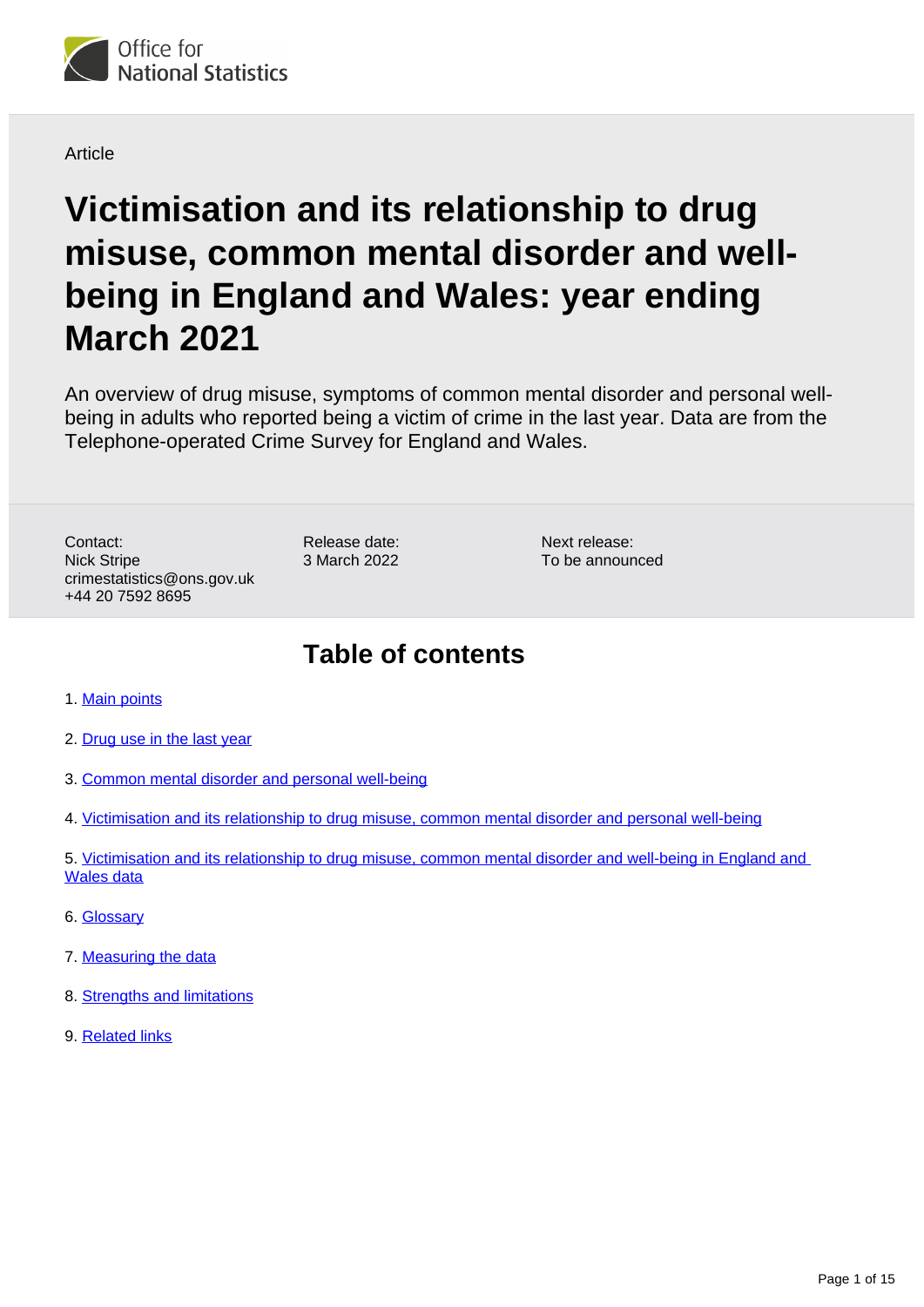## <span id="page-1-0"></span>**1 . Main points**

This publication reports on the prevalence of drug misuse, symptoms of depression and anxiety, and personal well-being in victims of crime and non-victims across England and Wales for the year ending March 2021. Data from the Telephone-operated Crime Survey for England and Wales showed that:

- approximately 1 in 15 (6.5%) adults aged 18 to 59 years and 1 in 7 (15.0%) adults aged 18 to 24 years had taken a drug in the previous year
- cannabis was the most commonly taken drug in the last year (reported by 1 in 17 or 5.8% of adults aged 18 to 59 years) followed by cocaine (reported by 1 in 48 or 2.1% of adults aged 18 to 59 years)
- symptoms of depression in the two weeks prior to being interviewed were reported by 1 in 8 respondents (13.3%) while 1 in 5 (18.9%) reported symptoms of anxiety

Analysis of the relationships between victimisation, common mental disorder and personal well-being indicated:

- being a victim of any crime (excluding fraud and computer misuse) was associated with an increased risk of reporting symptoms of anxiety and depression
- being a victim of fraud and computer misuse was also associated with an increased risk of reporting symptoms of anxiety
- being a victim of crime was associated with lower levels of personal well-being; life satisfaction, feeling that the things you do are worthwhile, and happiness

## <span id="page-1-1"></span>**2 . Drug use in the last year**

### **Any drug use**

Findings from the Telephone-operated Crime Survey for England and Wales (TCSEW), year ending March 2021, showed that 6.5% of adults aged 18 to 59 years reported having taken a drug in the last year (approximately 2.1 million adults) [\(Appendix tables 1 and 3\)](/peoplepopulationandcommunity/crimeandjustice/datasets/victimisationanditsrelationshiptodrugmisusecommonmentaldisorderandwellbeinginenglandandwales). The proportion of adults aged 18 to 24 years who reported taking a drug in the last year was more than two times greater at 15% (approximately 693,000 adults) ([Appendix tables 2 and 4](/peoplepopulationandcommunity/crimeandjustice/datasets/victimisationanditsrelationshiptodrugmisusecommonmentaldisorderandwellbeinginenglandandwales)).

Findings in this publication are based on data from the TCSEW, which was set up in May 2020 to continue measuring crime while face-to-face interviewing with the Crime Survey for England and Wales (CSEW) was suspended because of the coronavirus (COVID-19) pandemic. Findings on drug misuse in this publication are not directly comparable with previous findings because of differences between these two surveys (see Section 7: [Measuring the data](/peoplepopulationandcommunity/crimeandjustice/articles/victimisationanditsrelationshiptodrugmisusecommonmentalhealthdisorderandwellbeinginenglandandwales/yearendingmarch2021#measuring-the-data) for more information).

Estimates from the CSEW provide a better indicator of drug misuse and the trends over time. The latest estimates are available from: [Drug misuse in England and Wales: year ending March 2020](https://www.ons.gov.uk/peoplepopulationandcommunity/crimeandjustice/articles/drugmisuseinenglandandwales/yearendingmarch2020).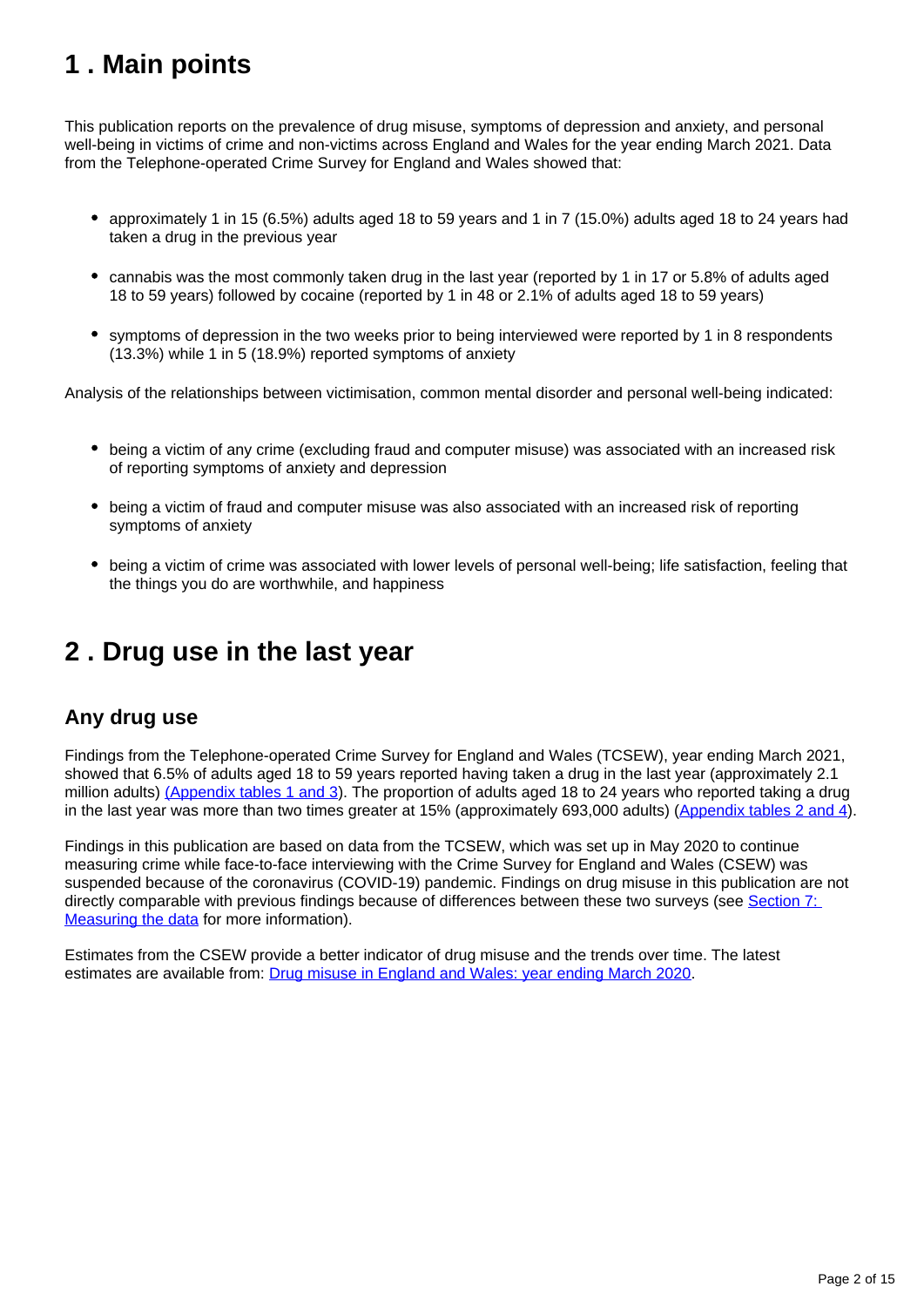## **Any drug use by personal, household and lifestyle characteristics**

For the year ending March 2021, the prevalence of any drug use in the previous year was highest amongst younger age groups with 15.0% of 18- to 24-year-olds and 7.8% of 25- to-34-year-olds reporting use (Appendix [table 5](/peoplepopulationandcommunity/crimeandjustice/datasets/victimisationanditsrelationshiptodrugmisusecommonmentaldisorderandwellbeinginenglandandwales)).

#### **Figure 1: A greater proportion of younger adults reported having used a drug in the last year compared with other age groups**

#### **England and Wales, year ending March 2021**

## Figure 1: A greater proportion of younger adults reported having used a drug in the last year compared with other age groups



England and Wales, year ending March 2021

#### **Source: Office for National Statistics - Telephone-operated Crime Survey for England and Wales (TCSEW)**

#### **Notes:**

1. Any drug comprises any cocaine, ecstasy, hallucinogens, opiates, any amphetamines and cannabis.

Drug use in the previous year for 18- to 59-year-olds was also twice as high among men (8.9%) than women (4.1%).

For the year ending March 2021, the TCSEW found that the prevalence of any drug use in the last year also varied by a range of other personal and household characteristics: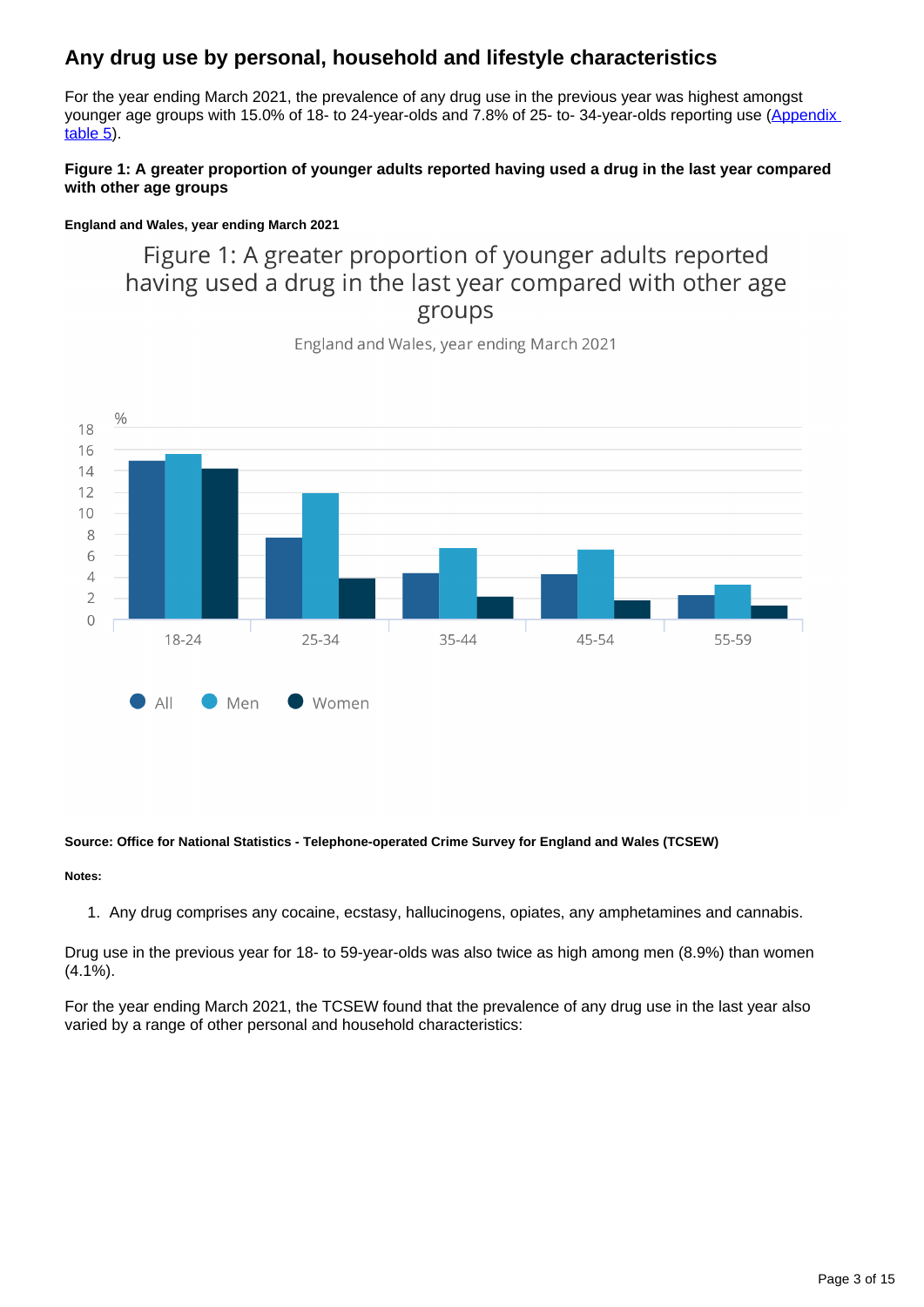- unemployed adults (12.2%) reported greater use of a drug in the last year than adults who were employed (5.8%)
- those who drank alcohol three or more days a week in the last month were more likely to have reported using a drug in the last year (12.3%) than those who drank one to two days a week (8.1%), less than one day a week (6.3%) and less than once a month (including non-drinkers, 2.6%)
- private sector renters were almost twice as likely to have reported taking a drug in the last year than owneroccupiers (10.4% compared with 5.7%)
- those living in areas classified as "Cosmopolitans" were more likely to have reported using a drug in the last year (16.0%) compared with most other area types, for example "Multicultural metropolitans" (6.6%) and "Suburbanites" (4.9%)<sup>1</sup>

The differences between these estimates, however, may not be independently related to drug use. For example, the relationship between housing tenure and drug use is likely to be affected by age, as a greater proportion of younger people are private renters.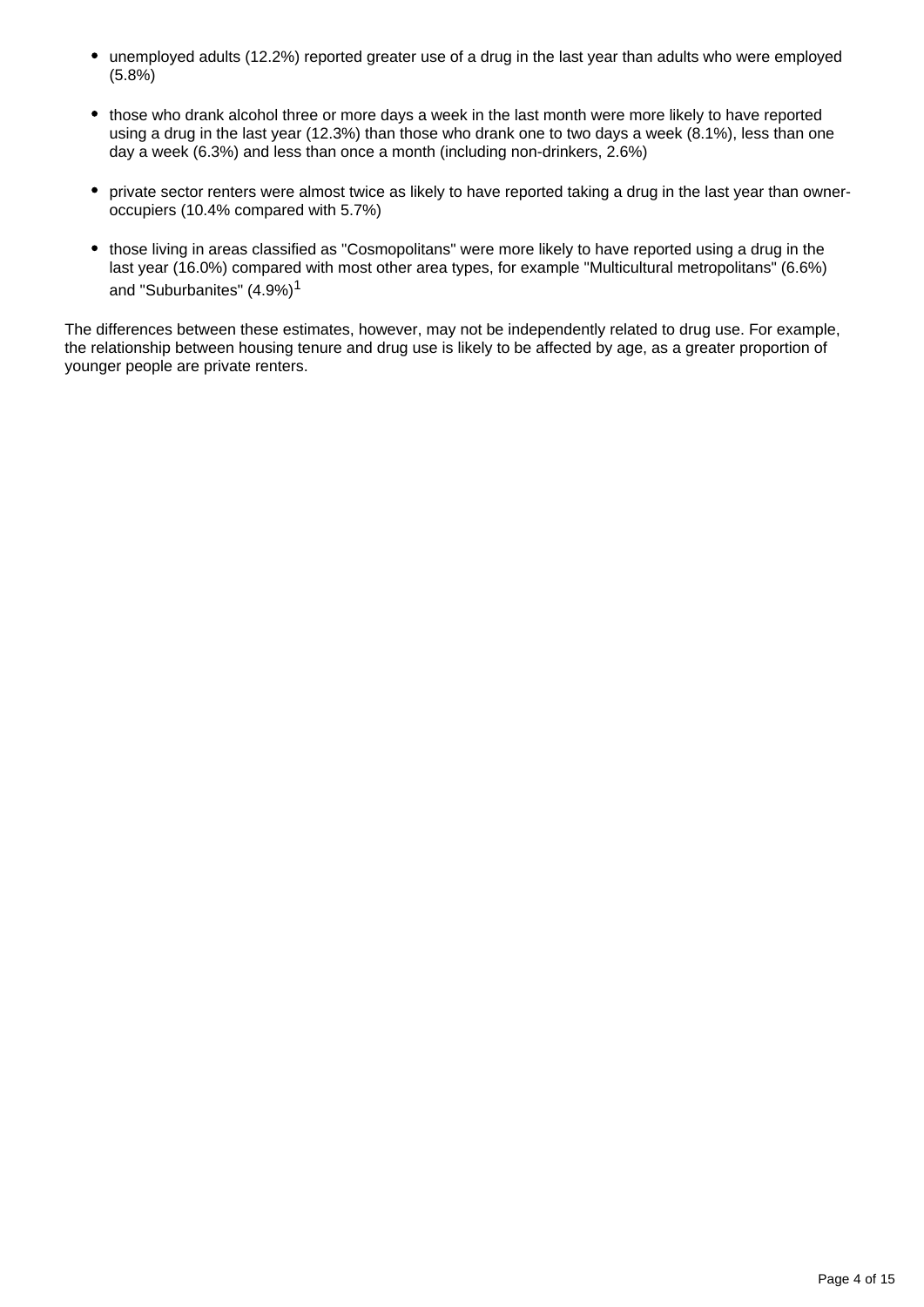## **Use of individual drug types**

Since the year ending December 1995, cannabis has consistently been the most used drug in England and Wales <sup>2</sup>. Findings from the TCSEW year ending March 2021 showed that 5.8% of adults aged 18 to 59 years (approximately 1.8 million adults) reported using cannabis in the last year, a substantially greater proportion of individuals than the next most prevalent drug, cocaine at 2.1% (approximately 674,000 adults; Appendix tables 1 [and 3](/peoplepopulationandcommunity/crimeandjustice/datasets/victimisationanditsrelationshiptodrugmisusecommonmentaldisorderandwellbeinginenglandandwales)).

Cannabis was also the most common drug used by young adults, 13.7% of those aged 18 to 24 years (approximately 633,000 adults) had reported using the drug in the last year. This was followed by cocaine, with 5.3% of young adults reporting use in the last year (approximately 246,000 adults; [Appendix tables 2 and 4\)](/peoplepopulationandcommunity/crimeandjustice/datasets/victimisationanditsrelationshiptodrugmisusecommonmentaldisorderandwellbeinginenglandandwales).

Other drug use reported by the TCSEW included ecstasy, hallucinogens, opiates and amphetamines. Ecstasy was the third most commonly used drug in the last year among adults aged 18 to 59 years (0.8%; approximately 242,000 adults), whereas hallucinogens were the third most commonly used drug in the last year among adults aged 18 to 24 years (2.7%; approximately 124,000 adults).

#### **Figure 2: Cannabis was the most commonly used drug for adults aged 18 to 24 and 18 to 59 years**

#### **England and Wales, year ending March 2021**

Figure 2: Cannabis was the most commonly used drug for adults aged 18 to 24 and 18 to 59 years



England and Wales, year ending March 2021

**Source: Office for National Statistics - Telephone-operated Crime Survey for England and Wales (TCSEW)**

#### **Notes for: Drug use in the last year**

- 1. Supergroups of the 2011 Output Area Classification Pen Portraits for the 2011 Area Classification for [Output Areas](https://www.ons.gov.uk/file?uri=/methodology/geography/geographicalproducts/areaclassifications/2011areaclassifications/penportraitsandradialplots/penportraits.pdf) (PDF,325KB)
- 2. Estimates of reported drug use by drug type for the year ending December 1995 to year ending March 2020 can be found in [Drug misuse in England and Wales: year ending March 2020](https://www.ons.gov.uk/peoplepopulationandcommunity/crimeandjustice/articles/drugmisuseinenglandandwales/yearendingmarch2020).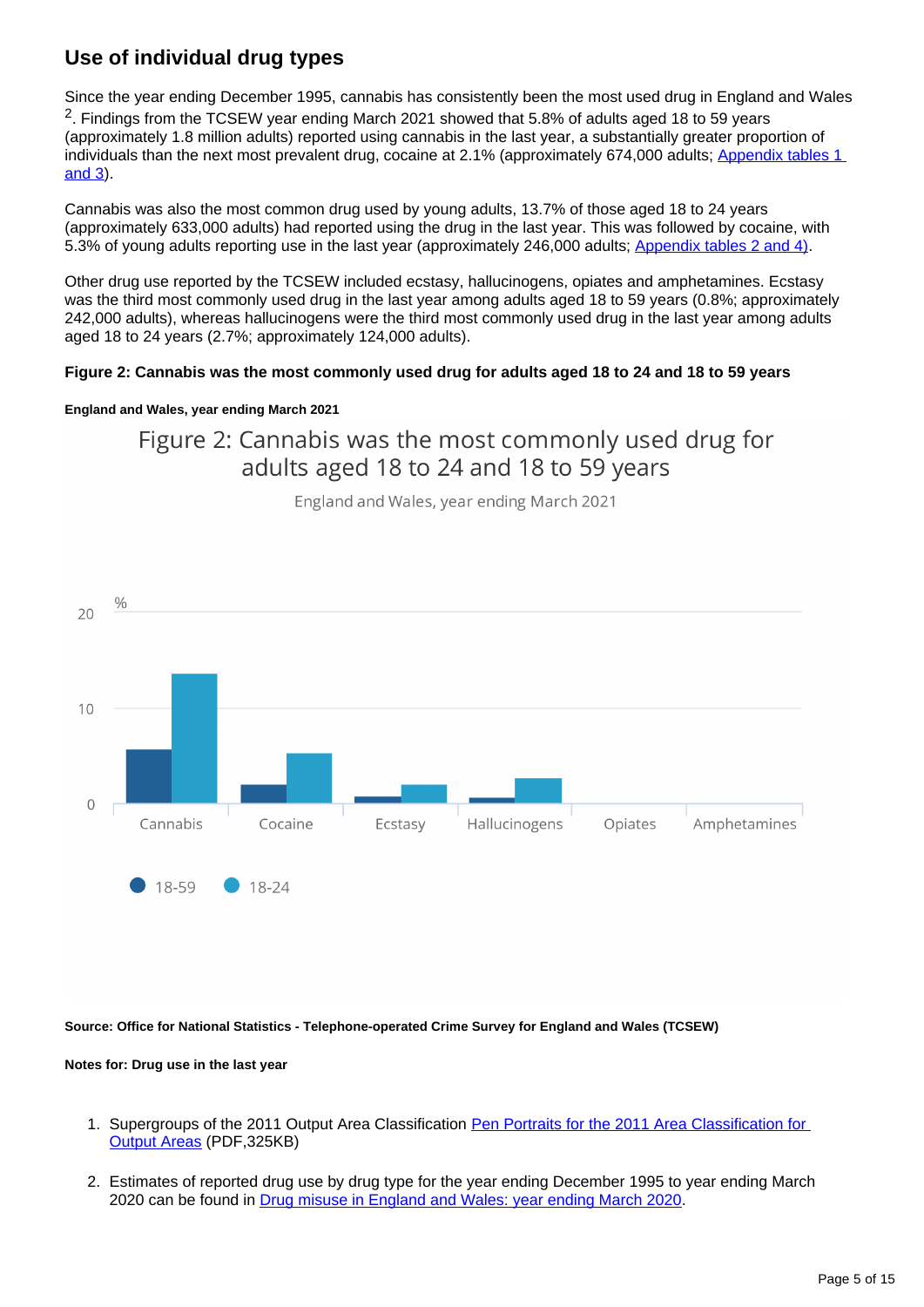## <span id="page-5-0"></span>**3 . Common mental disorder and personal well-being**

Common mental disorders, such as anxiety and depression, are also measured in the Telephone-operated Crime Survey for England and Wales (TCSEW). The two-item **Patient Health Questionnaire (PHQ-2)** and the two-item [Generalised Anxiety Disorder \(GAD-2\) screener](https://www.phqscreeners.com/) were used to screen respondents for symptoms of depression and anxiety respectively, in the last two weeks.

For the year ending March 2021, almost 1 in 5 adults aged 18 to 59 years reported symptoms of anxiety (18.9%) and just over 1 in 8 reported symptoms of depression (13.3%; [Appendix table 8\)](/peoplepopulationandcommunity/crimeandjustice/datasets/victimisationanditsrelationshiptodrugmisusecommonmentaldisorderandwellbeinginenglandandwales).

The TCSEW also includes personal well-being measures that ask respondents to evaluate, on a scale of 0 to 10, how satisfied they are with their life nowadays, whether they feel they have meaning and purpose in their life, and about their emotions yesterday (for example, happiness). For the year ending March 2021, the mean score for satisfaction in life and happiness was 7.5 and for feeling that things done in life are worthwhile was 7.7 (Appendix [table 7](/peoplepopulationandcommunity/crimeandjustice/datasets/victimisationanditsrelationshiptodrugmisusecommonmentaldisorderandwellbeinginenglandandwales)). These are similar to mean scores reported from the Annual Population Survey, Personal well-being in [the UK, quarterly: April 2011 to June 2021.](https://www.ons.gov.uk/peoplepopulationandcommunity/wellbeing/bulletins/personalwellbeingintheukquarterly/april2011tojune2021)

## <span id="page-5-1"></span>**4 . Victimisation and its relationship to drug misuse, common mental disorder and personal well-being**

The Telephone-operated Crime Survey for England and Wales (TCSEW) estimated that for the year ending March 2021, approximately 12.4% of adults aged 18 years and over were victims of any crime excluding fraud and computer misuse, 10.9% were a victim of fraud and computer misuse and 1.8% were a victim of violent crime [\(Appendix tables, year ending March 2021](https://www.ons.gov.uk/peoplepopulationandcommunity/crimeandjustice/datasets/crimeinenglandandwalesappendixtables)).

To understand the relationship between victimisation in the last year and self-reported drug misuse, common mental disorder and personal well-being, differences in estimates for victims and non-victims were tested to see if they were statistically significant<sup>1</sup>. Where differences in estimates were found to be significant, regression analyses were performed to measure the strength of associations in unadjusted and adjusted models. Two adjusted models were constructed to account for the following covariates:

- adjusted for age and sex
- adjusted for age, sex, disability, household structure, employment status, financial difficulty and tenure

These covariates were selected based on prior knowledge of factors associated with poor mental health outcomes  $^2$  and their availability in the TCSEW<sup>3</sup>.

Odds ratios and coefficients presented in this section show the strength of an association between being a victim of crime with drug misuse, symptoms of depression and anxiety, and personal well-being. However, as the data are cross-sectional, we are unable to explore causality, for example, whether being a victim of crime leads to symptoms of depression or whether experiencing symptoms of depression leads to increased risk of being a victim of crime.

### **Victimisation in the last year and drug misuse**

The prevalence of any drug use in the last year was higher among victims of violent crime (14.3%) compared with non-victims (6.3%; [Appendix table 9\)](/peoplepopulationandcommunity/crimeandjustice/datasets/victimisationanditsrelationshiptodrugmisusecommonmentaldisorderandwellbeinginenglandandwales). Being a victim of violent crime was associated with more than twice the odds of reporting any drug use in the last year. However, after adjusting for age and sex, the strength of the association was reduced and was no longer significant [\(Appendix table 11](/peoplepopulationandcommunity/crimeandjustice/datasets/victimisationanditsrelationshiptodrugmisusecommonmentaldisorderandwellbeinginenglandandwales)).

There were no differences among the proportion of people who had taken a drug in the last year between victims and non-victims of any crime (excluding fraud and computer misuse) or fraud and computer misuse.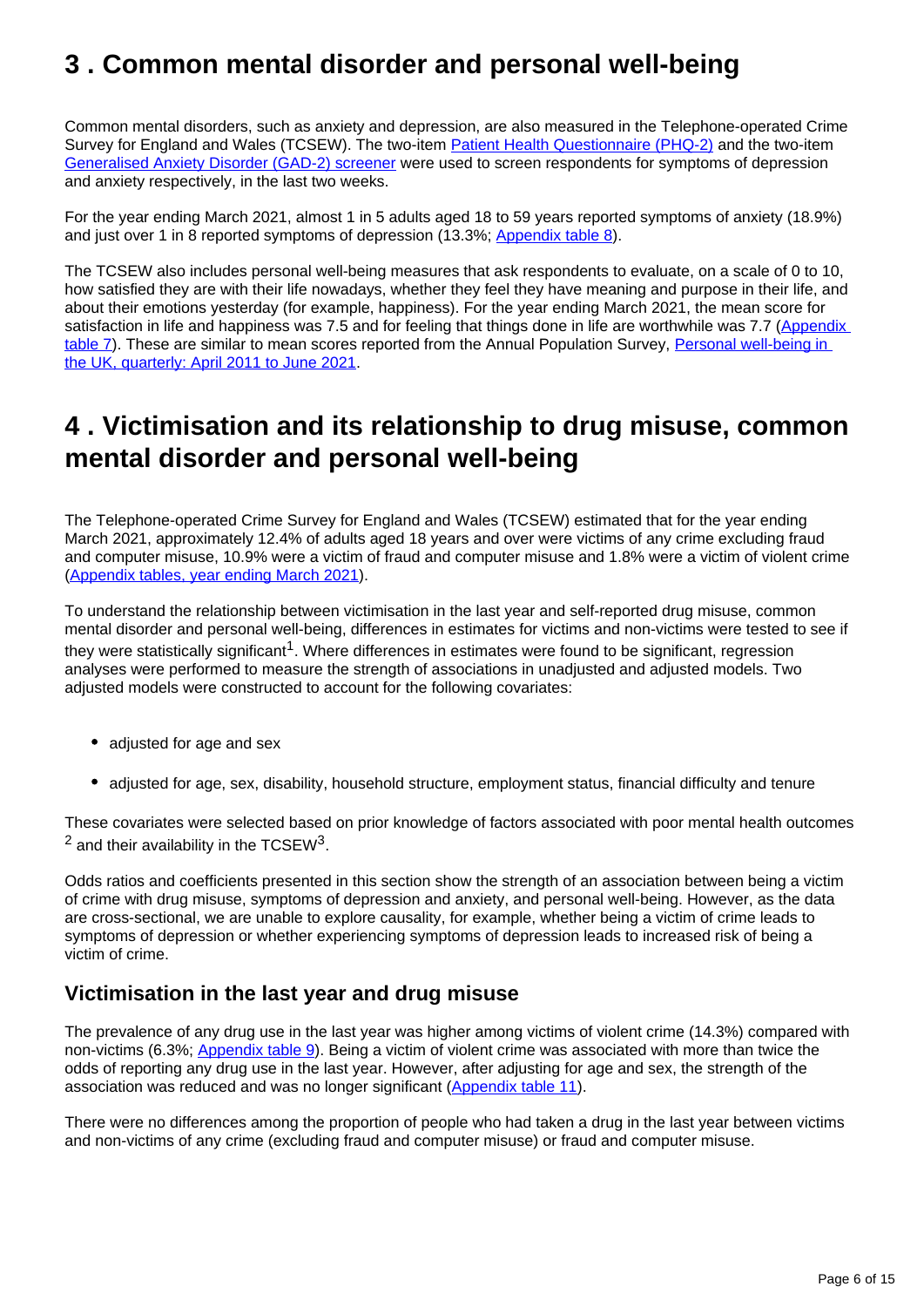## **Victimisation in the last year and common mental disorder**

The prevalence of depression and anxiety symptoms was significantly higher for both victims of any crime (excluding fraud and computer misuse) and for victims of fraud and computer misuse compared with non-victims ( [Appendix table 9\)](/peoplepopulationandcommunity/crimeandjustice/datasets/victimisationanditsrelationshiptodrugmisusecommonmentaldisorderandwellbeinginenglandandwales).

The proportion of adults who reported symptoms of depression, within victims of any crime excluding fraud and computer misuse (21.1%), was almost twice as high as non-victims (12%). In both unadjusted and adjusted models, being a victim of these crimes was associated with around twice the odds of reporting symptoms of depression compared with non-victims.

For victims of fraud and computer misuse, the prevalence of depression symptoms was higher than for nonvictims (17.4% compared with 12.7%). In unadjusted models, being a victim of fraud and computer misuse was associated with increased odds of reporting symptoms of depression ([Appendix table 11\)](/peoplepopulationandcommunity/crimeandjustice/datasets/victimisationanditsrelationshiptodrugmisusecommonmentaldisorderandwellbeinginenglandandwales). Although this association remained after adjusting for age and sex, the strength of the association was reduced after controlling for other factors in the final model and was no longer significant.

The proportion of adults who reported symptoms of anxiety was also greater for victims of any crime excluding fraud and computer misuse than for non-victims (26.4% compared with 17.7%) and for victims of fraud and computer misuse (25.2% compared with 17.9% for non-victims). Being a victim of either crime type was associated with increased odds of experiencing symptoms of anxiety by around 50%, even after controlling for other factors in the fully adjusted model.

Although the prevalence of common mental disorder was similar for victims of violent crime compared with victims of any crime, there were no significant differences in symptoms of depression or anxiety between victims and nonvictims of violent crime. This is likely because violent crime is relatively rare and, therefore, there is increased uncertainty around these estimates.

The relationship between victimisation and mental health is also supported by research from Victim Support, [At](https://www.victimsupport.org.uk/wp-content/uploads/documents/files/At%20risk%2C%20yet%20dismissed%20-%20summary.pdf)  [risk, yet dismissed: The criminal victimisation of people with mental health problems \(2013\) \(PDF, 823 KB\)](https://www.victimsupport.org.uk/wp-content/uploads/documents/files/At%20risk%2C%20yet%20dismissed%20-%20summary.pdf). While it found that adults with severe mental illness were more likely to be victims of a crime, it also found that victimisation resulted in the worsening of symptoms.

#### **Figure 3: Odds ratios for common mental disorder by victimisation, unadjusted and adjusted models**

#### **England and Wales, year ending March 2021**

**Notes:**

- 1. Variables included in the fully adjusted model are: age, sex, disability status, employment status, household structure, financial difficulty, and tenure.
- 2. There is no statistically significant difference between victims and non-victims where the confidence interval of the odds ratio overlaps "just as likely.

#### **Download this chart**

#### [.xlsx](https://www.ons.gov.uk/visualisations/dvc1835/fig3/ddatadownload.xlsx)

### **Victimisation in the last year and personal well-being**

The Telephone-operated Crime Survey for England and Wales (TCSEW) year ending March 2021 showed that the mean scores for all personal well-being measures were worse for victims of crime ([Appendix table 10\)](/peoplepopulationandcommunity/crimeandjustice/datasets/victimisationanditsrelationshiptodrugmisusecommonmentaldisorderandwellbeinginenglandandwales).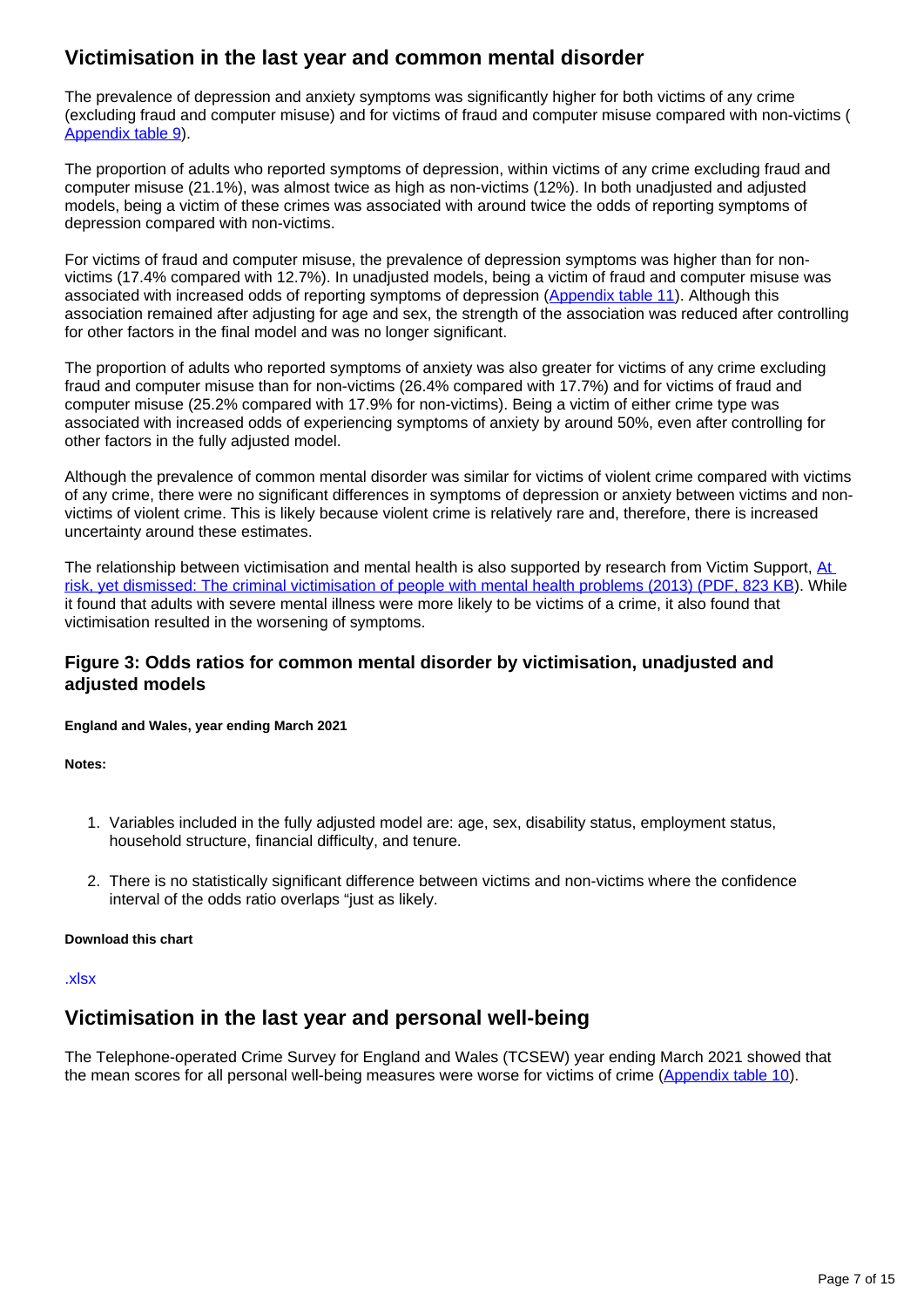#### **Satisfaction with life**

Scores for satisfaction with life were 0.4 points lower for victims of any crime (excluding fraud and computer misuse) and 0.4 points lower for victims of fraud and computer misuse, compared with non-victims (using a scale of 0 to 10). After adjusting for other factors in fully adjusted models, being a victim of these crimes was still associated with lower levels of life satisfaction but the difference in scores was reduced (to 0.2 and 0.3 points, respectively).

Victims of violent crime reported scores for satisfaction with life that were 0.8 points lower than non-victims. After accounting for other factors, the association between being a victim of violent crime and lower life satisfaction remained significant but the difference in scores between victims and non-victims was reduced to 0.3 points.

#### **Feeling that things done in life are worthwhile**

The average ratings for feeling that things done in life are worthwhile were 0.3 points on average lower for both victims of any crime (excluding fraud and computer misuse) and victims of fraud and computer misuse, compared with non-victims. In fully adjusted models, the association between being a victim of these crimes and lower scores for feeling that things done in life are worthwhile remained after adjusting for other factors.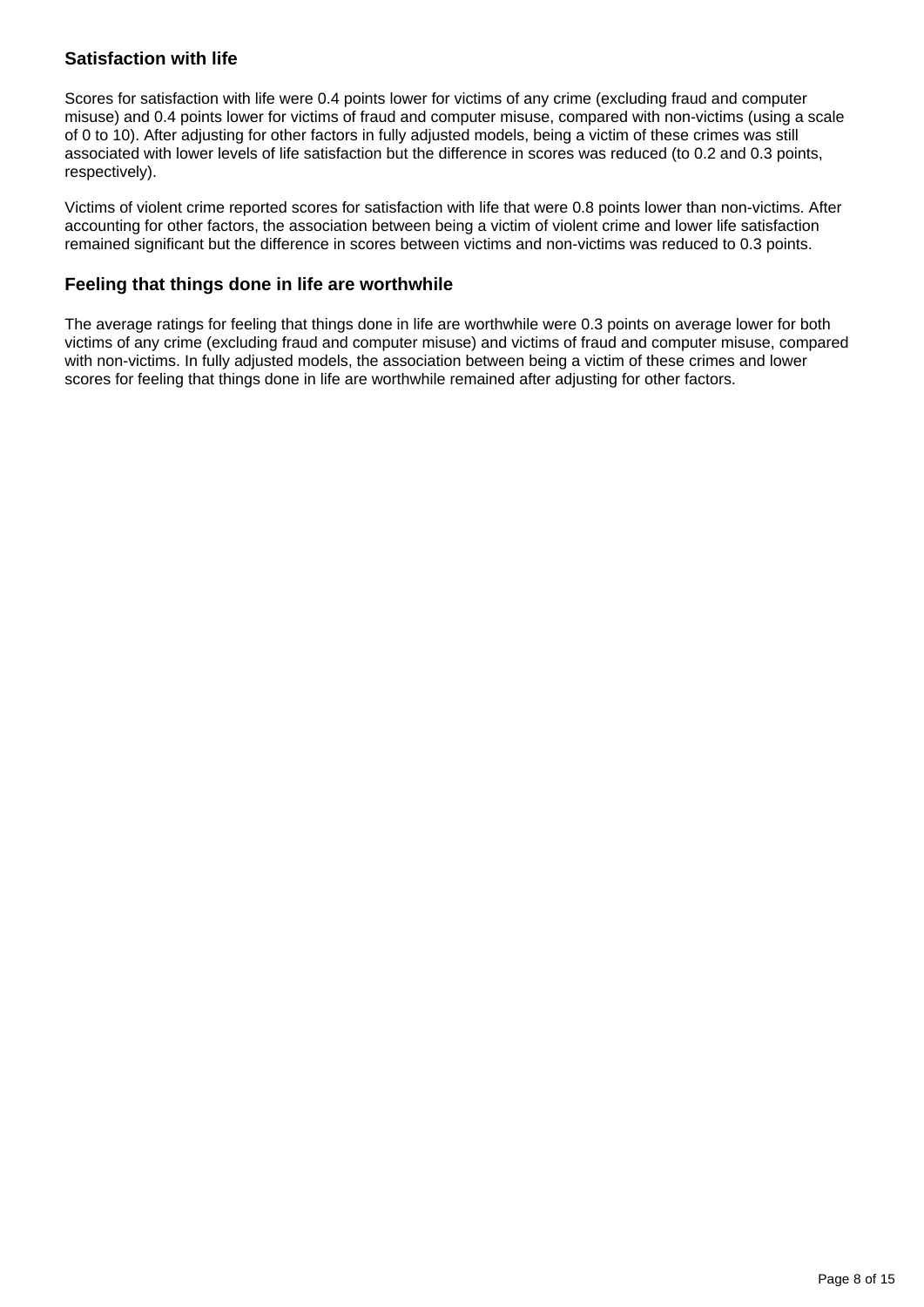#### **Happiness**

Happiness scores were also lower for victims of both any crime (excluding fraud and computer misuse) and victims of fraud and computer misuse compared with non-victims by 0.4 points on average (using a scale of 0 to 10). After adjusting for other factors in fully adjusted models, being a victim of these crimes remained associated with lower levels of happiness but the difference in scores was reduced to 0.3 points.

> Table 1: Associations between victimisation and personal well-being England and Wales, year ending March 2021

| <b>Association</b>                                                    | <b>Unadjusted</b><br><b>Beta</b><br>coefficient | <b>Sig</b> | Adj Beta<br>coefficient 1 | <b>Sig</b> | Adj Beta<br>coefficient 2 | <b>Sig</b> |
|-----------------------------------------------------------------------|-------------------------------------------------|------------|---------------------------|------------|---------------------------|------------|
| Satisfaction by Violent crime                                         | $-0.83$                                         | $^\star$   | $-0.79$                   | $^\star$   | $-0.34$                   | $\star$    |
| Satisfaction by Any crime<br>(excluding fraud and<br>computer misuse) | $-0.4$                                          | $\star$    | $-0.39$                   | $\star$    | $-0.24$                   | *          |
| Satisfaction by Fraud and<br>computer misuse                          | $-0.38$                                         | *          | $-0.37$                   | ¥          | $-0.34$                   | *          |
| Worthwhile by Violent Crime                                           | $-0.68$                                         | $\star$    | $-0.63$                   | *          | $-0.33$                   |            |
| Worthwhile by Any crime<br>(excluding fraud and<br>computer misuse)   | $-0.27$                                         | *          | $-0.27$                   | $\star$    | $-0.15$                   | *          |
| Worthwhile by Fraud and<br>computer misuse                            | $-0.28$                                         | *          | $-0.28$                   | *          | $-0.25$                   | *          |
| Happiness by Violent crime                                            | $-0.81$                                         | $\star$    | $-0.79$                   | $\star$    | $-0.39$                   |            |
| Happiness by Any crime<br>(excluding fraud and<br>computer misuse)    | $-0.42$                                         | $\star$    | $-0.42$                   | $\star$    | $-0.28$                   | $\star$    |
| Happiness by Fraud and<br>computer misuse                             | $-0.36$                                         | $\star$    | $-0.35$                   | *          | $-0.33$                   | *          |
| Anxiety by Violent crime                                              | 0.61                                            | $^\star$   | 0.65                      | $^\star$   | 0.19                      |            |
| Anxiety by Fraud and<br>computer misuse                               | 0.35                                            | *          | 0.34                      | *          | 0.3                       | $\star$    |

Source: Office for National Statistics - Telephone-operated Crime Survey for England and Wales (TCSEW)

#### **Notes**

- 1. Beta coefficients are presented from linear regression models and show the average difference in personal well-being (on a scale of 0 to 10) between someone who was a victim or not a victim of crime.
- 2. Adjusted Beta coefficient 1 are adjusted for age and sex.
- 3. Adjusted Beta coefficient 2 are adjusted for age, sex, disability, household structure, employment status, financial difficulty, and tenure.
- 4. Statistically significant change at the 5% level is indicated by an asterisk.

**Notes for: Victimisation and its relationship to drug misuse, common mental disorder and personal well-being**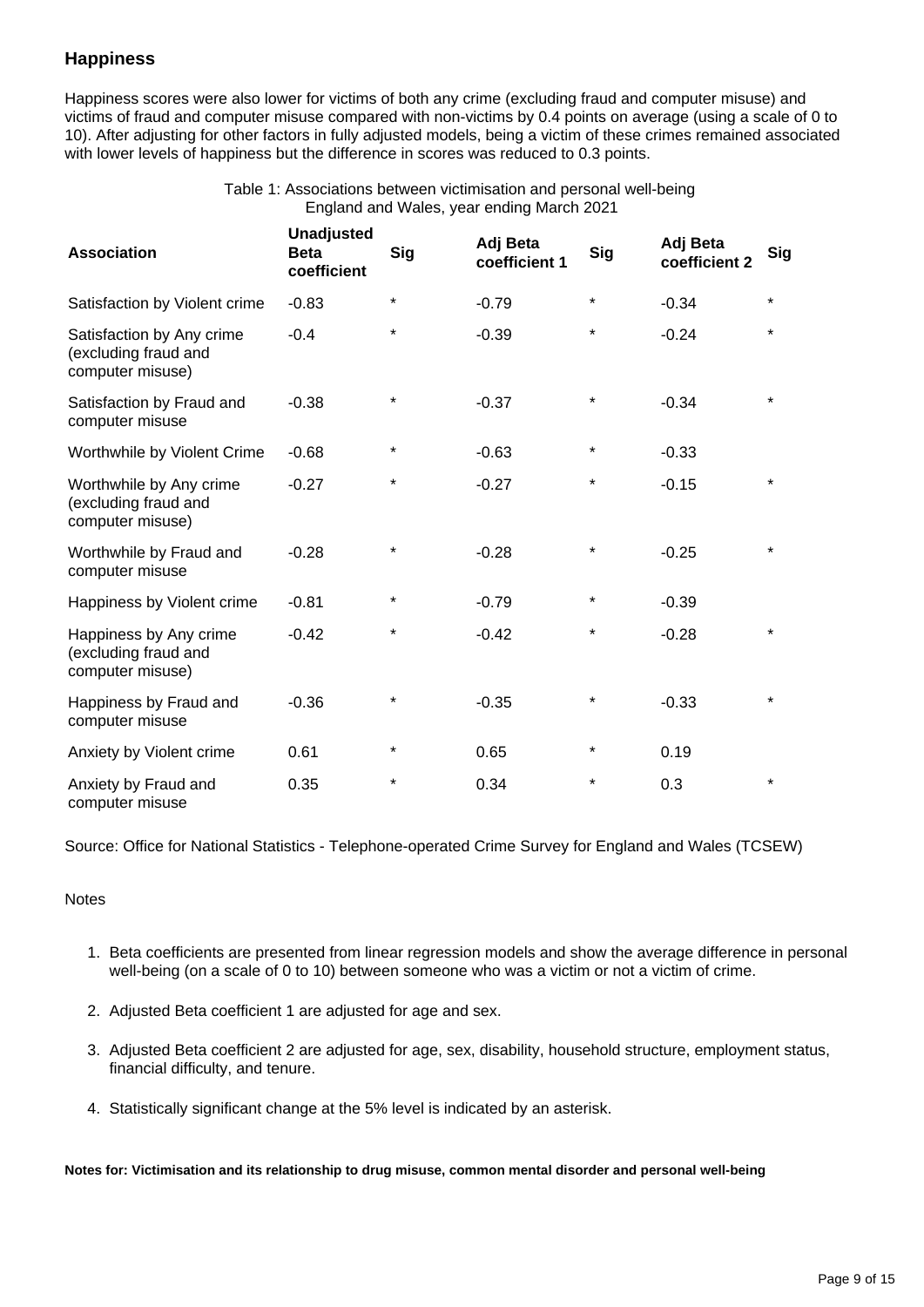- 1. A Pearson's Chi-square test was used for categorical outcomes and a One-Way ANOVA was used for continuous outcomes. Statistical significance is measured at the 5% level, for more information on statistical significance, see Chapter 7 of the [User Guide](https://www.ons.gov.uk/peoplepopulationandcommunity/crimeandjustice/methodologies/userguidetocrimestatisticsforenglandandwalesmeasuringcrimeduringthecoronaviruscovid19pandemic).
- 2. Based on findings from Adult Psychiatric Morbidity Survey (APMS): Survey of Mental Health and Wellbeing [, England, 2014](https://digital.nhs.uk/data-and-information/publications/statistical/adult-psychiatric-morbidity-survey/adult-psychiatric-morbidity-survey-survey-of-mental-health-and-wellbeing-england-2014).
- 3. Ethnicity was found to be associated with poor mental health in APMS. Although this variable was available in the TCSEW, small base sizes across individual ethnic groups meant that it could not be included in regression analyses.

## <span id="page-9-0"></span>**5 . Victimisation and its relationship to drug misuse, common mental disorder and well-being in England and Wales data**

[Victimisation and its relationship to drug misuse, common mental disorder and well-being in England and](/peoplepopulationandcommunity/crimeandjustice/datasets/victimisationanditsrelationshiptodrugmisusecommonmentaldisorderandwellbeinginenglandandwales)  **[Wales](/peoplepopulationandcommunity/crimeandjustice/datasets/victimisationanditsrelationshiptodrugmisusecommonmentaldisorderandwellbeinginenglandandwales)** 

Dataset | Released 3 March 2022

Drug misuse, common mental disorder and personal well-being in adults who reported being a victim of crime in the last year compared with non-victims.

## <span id="page-9-1"></span>**6 . Glossary**

## **Any drug**

Consists of any cocaine, ecstasy, hallucinogens, opiates, any amphetamines and cannabis.

### **Depressive symptoms**

Respondents were asked the following questions from the two-item Patient Health Questionnaire (PHQ-2):

- over last 2 weeks, how often felt little interest or pleasure in doing things
- over last 2 weeks, how often felt down, depressed or hopeless

These questions had four response options ranging from 0 (Not at all) to 3 (Nearly every day). A "depression score" was then derived by summing all responses chosen, resulting in a score ranging from 0 to 6. The higher the score, the greater the severity of depressive symptoms.

A person's PHQ-2 score sits in one of two categories:

- no or mild symptoms -this refers to a depression (PHQ-2) score of between 0 and 2 (inclusive)
- moderate to severe symptoms -this refers to a depression (PHQ-2) score of between 3 and 6 (inclusive)

### **Anxiety symptoms**

Respondents were asked the following questions from the two-item Generalised Anxiety Disorder Questionnaire (GAD-2):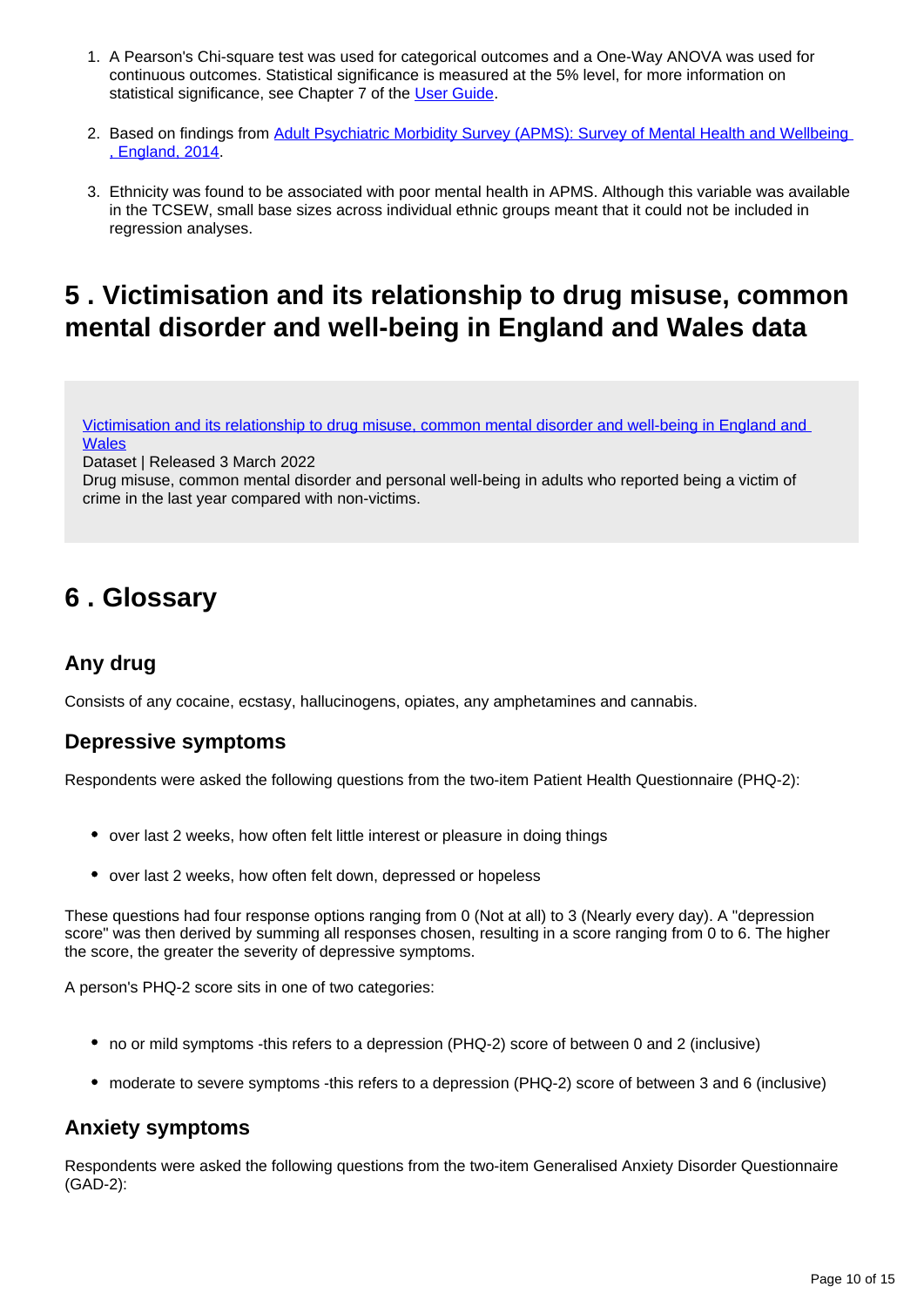- over last 2 weeks, how often been bothered by feeling nervous, anxious or on edge
- over last 2 weeks, how often been bothered by not being able to stop or control worrying

These questions had four response options ranging from 0 (Not at all) to 3 (Nearly every day). An "anxiety score" was then derived by summing all responses chosen, resulting in a score ranging from 0 to 6. The higher the score, the greater the severity of anxiety symptoms.

A person's GAD-2 score sits in one of two categories:

- no or mild symptoms -this refers to an anxiety (GAD-2) score of between 0 and 2 (inclusive)
- moderate to severe symptoms -this refers to an anxiety (GAD-2) score of between 3 and 6 (inclusive)

### **Violent crime**

CSEW violent crime covers a range of offence types, from violence without injury or minor assaults, such as pushing and shoving that result in no physical harm or minor injury, to wounding, where the incident results in severe or less serious injury.

More information and further definitions can be found in the "offence type" section of the [User guide to crime](https://www.ons.gov.uk/peoplepopulationandcommunity/crimeandjustice/methodologies/userguidetocrimestatisticsforenglandandwalesmeasuringcrimeduringthecoronaviruscovid19pandemic)  [statistics for England and Wales: Measuring crime during the Coronavirus \(COVID-19\) pandemic.](https://www.ons.gov.uk/peoplepopulationandcommunity/crimeandjustice/methodologies/userguidetocrimestatisticsforenglandandwalesmeasuringcrimeduringthecoronaviruscovid19pandemic)

### **Fraud**

Fraud involves a person dishonestly and deliberately deceiving a victim for personal gain of property or money or causing loss or risk of loss to another. The majority of incidents fall under the legal definition of "Fraud by false representation" - where a person makes a representation that they know to be untrue or misleading (for example, banking and payment card frauds and dating scams). Telephone-operated Crime Survey for England and Wales (TCSEW) estimates cover a broad range of fraud offences, including attempts, involving a loss and incidents not reported to the authorities. See the "Glossary" section of Nature of fraud and computer misuse in England and [Wales: year ending March 2019](https://www.ons.gov.uk/peoplepopulationandcommunity/crimeandjustice/articles/natureoffraudandcomputermisuseinenglandandwales/yearendingmarch2019#glossary) for definitions of the different fraud types.

### **Computer misuse**

Computer misuse is when fraudsters hack or use computer viruses or malware to disrupt services, obtain information illegally or extort individuals or organisations.

## **Financial difficulty**

The Telephone-operated Crime Survey for England and Wales asks respondents "How well would you say your household is managing financially these days?"

- living comfortably
- doing alright
- just about getting by
- finding it quite difficult
- or finding it very difficult?

Those experiencing financial difficulty is defined as those who responded: "finding it quite difficult" and "finding it very difficult".

## <span id="page-10-0"></span>**7 . Measuring the data**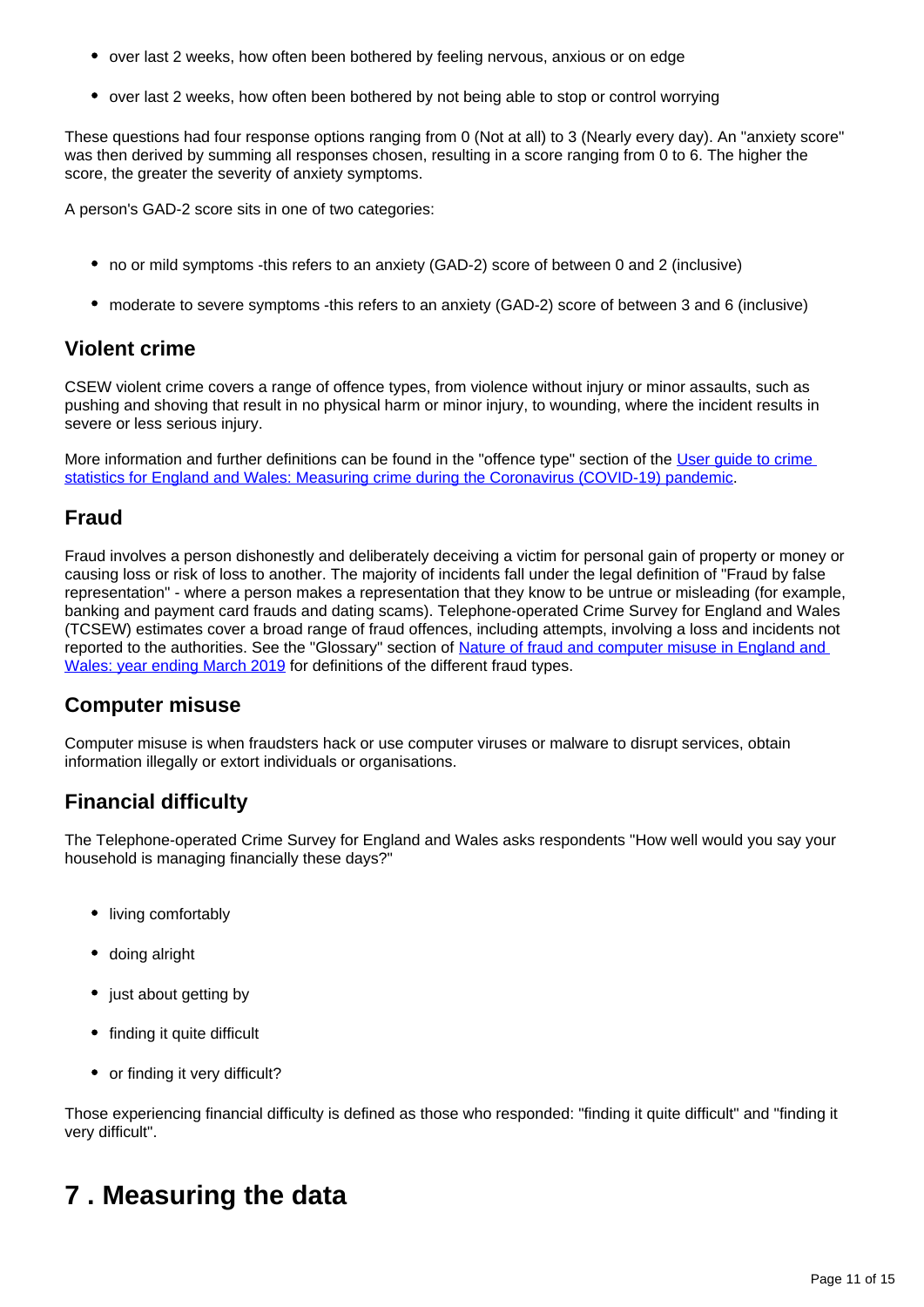## **Telephone-operated Crime Survey for England and Wales (TCSEW)**

Data included in this release are sourced from the Telephone-operated Crime Survey for England and Wales (TCSEW). The [User guide to crime statistics for England and Wales: Measuring crime during the Coronavirus](https://www.ons.gov.uk/peoplepopulationandcommunity/crimeandjustice/methodologies/userguidetocrimestatisticsforenglandandwalesmeasuringcrimeduringthecoronaviruscovid19pandemic)  [\(COVID-19\) pandemic](https://www.ons.gov.uk/peoplepopulationandcommunity/crimeandjustice/methodologies/userguidetocrimestatisticsforenglandandwalesmeasuringcrimeduringthecoronaviruscovid19pandemic) provides detailed information about the crime survey.

Estimates from the TCSEW are derived from a total of 36,801 telephone interviews conducted with household residents in England and Wales aged 18 years and over between 20 May 2020 and 31 March 2021. The TCSEW was designed to operate as a panel survey, re-interviewing respondents at three-monthly interviews. Estimates of common mental disorder and personal well-being are based on data collected from a single wave with the largest sample; questions on drug misuse were only asked to the respondent once therefore no wave selection was necessary.

## **Drug misuse**

Findings on drug misuse from the TCSEW are not directly comparable with previous findings from the Crime Survey for England and Wales (CSEW) because of:

- changes to the survey mode; TCSEW estimates are collected via telephone and respondents may be less willing to answer questions honestly compared with previous years where respondents answered these questions in complete privacy as part of the CSEW self-completion mode
- changes to the survey sample; the TCSEW sample was derived from respondents who had taken part in the CSEW in the last two years, this sample only had a few people aged under 18 years available so only those aged 18 years and over were selected for the TCSEW
- changes to the questionnaire: a more limited set of questions on drug use were included in the TCSEW because of telephone-interviewing time constraints; only questions on the use of six drug types were asked compared with 17 in the  $CSEW<sup>1</sup>$ : any drug use is a composite variable that combines the use of individual drugs, this combination is not the same as in previous publications

The Misuse of Drugs Act 1971 classifies controlled drugs into three categories (Classes A, B and C), according to the harm that they cause. See [Section 15: Annex: Classification of drugs](https://www.ons.gov.uk/peoplepopulationandcommunity/crimeandjustice/articles/drugmisuseinenglandandwales/yearendingmarch2020), for a list of drugs that respondents were asked about in the year ending March 2020 Crime Survey for England and Wales (CSEW) and their current classification under the Misuse of Drugs Act 1971.

### **Symptoms of anxiety and depression**

The Patient Health Questionnaire (PHQ-2) and the Generalised Anxiety Disorder Questionnaire (GAD-2) only assess the degree of an individual's depressive or anxious symptoms over the previous two weeks. These measures of probable anxiety and depression have been widely validated in a variety of populations.

Estimates from the TCSEW differ from those reported by the Opinions and Lifestyle (OPN) Survey, [Coronavirus](https://www.ons.gov.uk/peoplepopulationandcommunity/healthandsocialcare/healthandwellbeing/datasets/coronavirusanddepressionoranxietyingreatbritain)  [and the social impacts on Great Britain: 11 December 2020](https://www.ons.gov.uk/peoplepopulationandcommunity/healthandsocialcare/healthandwellbeing/datasets/coronavirusanddepressionoranxietyingreatbritain), for both symptoms of anxiety (17%) and depression (19%). This is likely because of differences in geographical coverage, data collection periods, sample design and survey mode. In addition, the OPN used the 8-item version of the Patient Health Questionnaire therefore differences in the sensitivity and specificity of the 2-item and 8-item version may have also contributed to the difference in estimates.

### **Personal well-being measures**

For an overview of the personal well-being measures, please see the [Personal well-being user guidance](https://www.ons.gov.uk/peoplepopulationandcommunity/wellbeing/methodologies/personalwellbeingsurveyuserguide) and [Harmonised principles of personal well-being](https://gss.civilservice.gov.uk/guidances/harmonisation/0-harmonised-principles/personal-well-being/).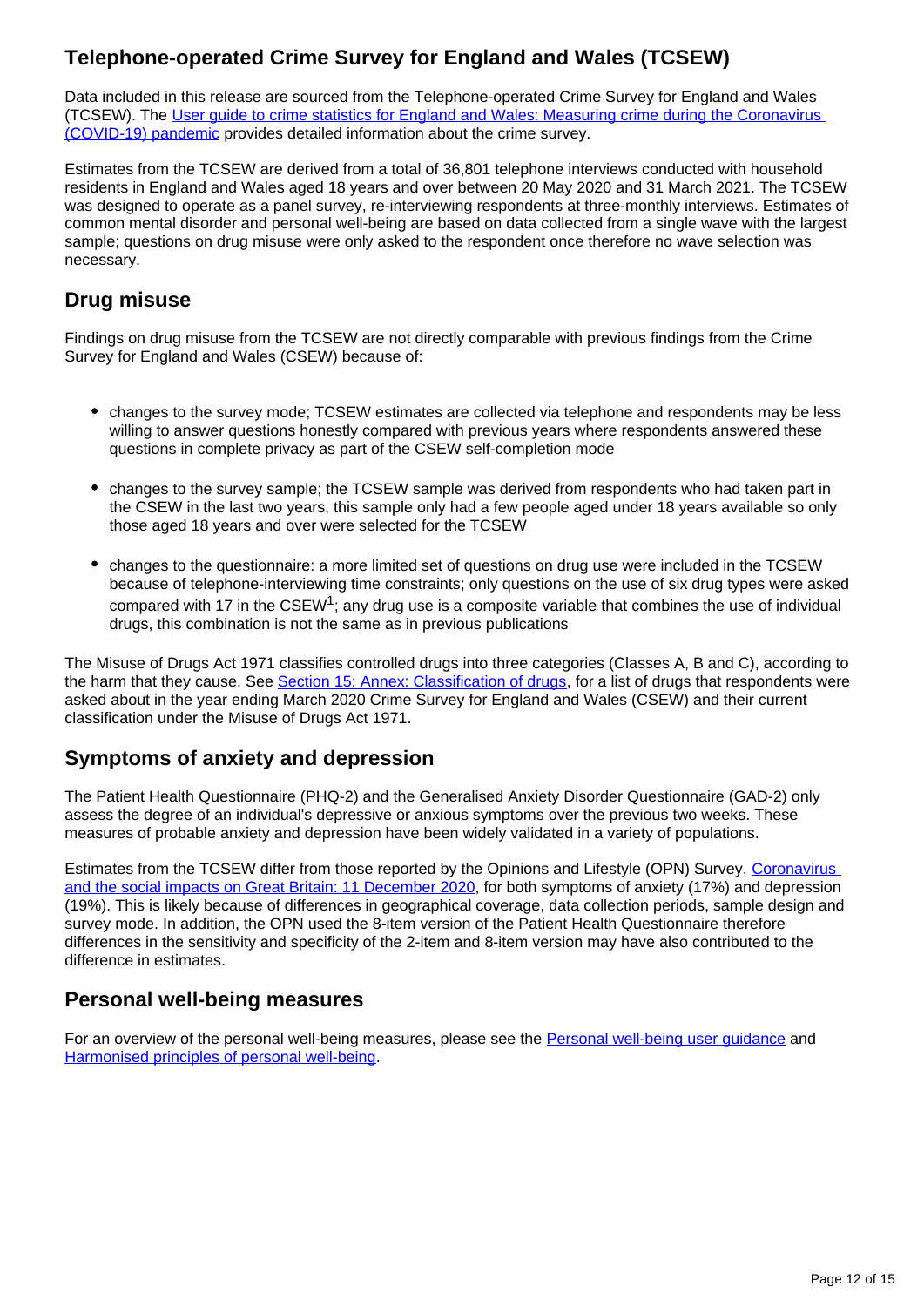## **Interpreting estimates and associations**

While TCSEW estimates are based on a large sample of the population, it should be recognised that levels of drug use are relatively low and violent crime is relatively rare. While figures and comparisons published in the release are considered to be robust, estimates need to be interpreted with care and consideration.

Only differences that are [statistically significant](https://www.ons.gov.uk/methodology/methodologytopicsandstatisticalconcepts/uncertaintyandhowwemeasureit#statistical-significance) at the 5% level are described within the article, unless specifically stated that they are not significant. In the tables these changes are identified by P-values.

To understand the relationship between victimisation with drug misuse, common mental disorder and personal well-being, regression analysis has been used to measure the size and strength of the relationship between two variables, while holding all other variables in the model equal. While regression analysis can tell us the strength of the relationship between one variable and another, it cannot tell us about causality.

The two techniques used in this article were logistic regression for categorical dependent variables (drug misuse and common mental disorder) and linear regression for continuous dependent variables (personal well-being).

The results of the logistic regression analysis are expressed as odds ratios, which is the ratio between two sets of odds (the probability of an event occurring divided by the probability of the event not occurring). The odds ratios in this article represent how personal characteristics and circumstances relate to odds of drug misuse and common mental disorder.

Linear regression results are expressed as Beta coefficients. For this analysis this is the average difference in reported personal well-being scores between those who were victims of crime and those who were not victims of crime after taking other possible influences into account.

#### **Notes for: Measuring the data**

1. The face-to-face Crime Survey for England and Wales asks the respondent if they have used: amphetamines, methamphetamine, cannabis, cocaine powder, crack cocaine, ecstasy, heroin, LSD/acid, magic mushrooms, methadone, tranquillisers, anabolic steroids, ketamine, mephedrone, other pills or powders not prescribed by a doctor or healthcare professional, other unknown smoked drugs and any other drug. The telephone-operated Crime Survey for England and Wales asks the respondent if they have used: cocaine, ecstasy, hallucinogenic, opiates, amphetamines, and cannabis.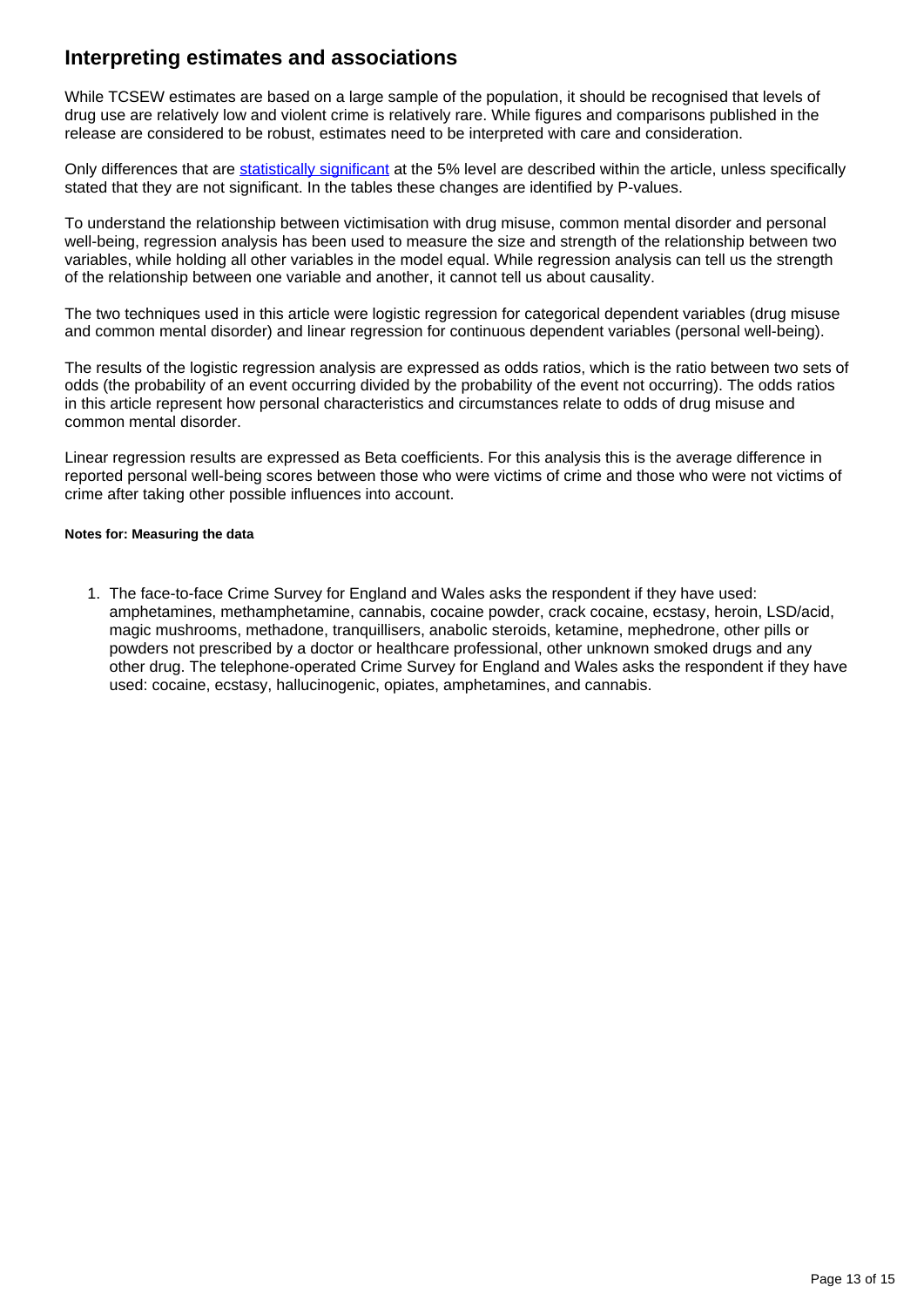## <span id="page-13-0"></span>**8 . Strengths and limitations**

The Crime Survey for England and Wales (CSEW) is recognised as a good measure of recreational drug use for the drug types and population it covers. However, it does not provide as good coverage of problematic drug use, as many such users may not be a part of the household resident population covered by the survey.

The Telephone-operated Crime Survey for England and Wales (TCSEW) does not cover some small groups, which are potentially important, given that they may have relatively high rates of drug use. Notably these are the homeless and those living in certain institutions, such as prisons. It also does not cover students living in halls of residence.

The CSEW includes questions about drug use in the self-completion module of the survey, which is intended to encourage honest answers, however, disclosure issues still exist around willingness to report drug use. The TCSEW did not include a self-completion module, therefore these questions were included in the main survey led by the interviewer. This would potentially exacerbate disclosure issues, where an unknown proportion of respondents may not report their behaviour honestly.

As a result, the TCSEW is likely to underestimate the level of drug misuse in England and Wales.

The CSEW provides the most consistent measures of drug use and comparisons over time. However, because of the change in mode, estimates from the CSEW and TCSEW are not comparable.

Research was conducted prior to analysis to determine what covariates should be entered into the model. Covariates found to be associated with common mental disorder, drug misuse and well-being included: age, sex, ethnicity, chronic physical condition, household structure, employment status, receipt of benefit, religious beliefs, mental health treatment.

For some variables, a proxy from the TCSEW was used: disability status (for chronic physical condition) and financial difficulty (for receipt of benefit). Ethnicity and religious beliefs are included in the TCSEW but small base sizes across individual ethnic groups and religious groups meant that they could not be included in regression analyses.

It should be noted that our regression models only partially explain the differences in levels of common mental disorder and personal well-being between people, suggesting that most of what influences these is not explained by our data. This is to be expected, as many factors that impact on common mental disorder and personal wellbeing are not quantified in our data sources or included in our regression models.